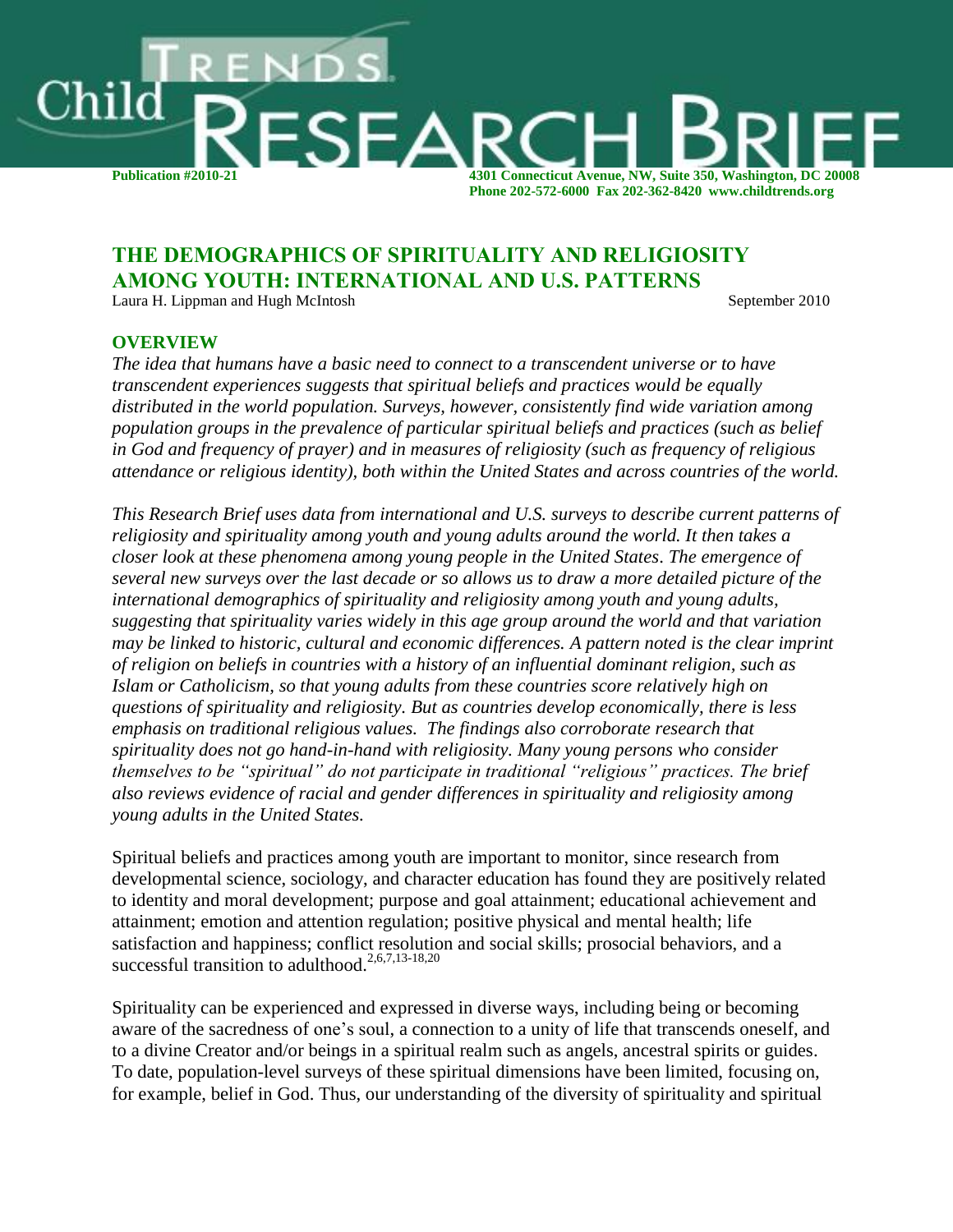development is limited. Emerging theory-driven frameworks of spiritual development promise, with time, to expand and refine understanding of spirituality as a multi-faceted dimension of human experience.<sup>1</sup> Religiosity is often seen as overlapping with some aspects of spirituality, such as belief in divinity<sup>2</sup>, but also generally involves following the specific practices of, attending services of, or identifying with the beliefs of a specific religion or religious community.

## **INTERNATIONAL PATTERNS**

Data from four international surveys allow us to explore spirituality and religiosity in a limited way among adolescents and young adults in many regions around the globe: the World Values Survey, the Civic Education study by the International Association for the Evaluation of Educational Achievement (IEA), "The Young Europeans" survey, and the Religion Monitor survey. Although the different measures and samples used do not permit direct comparison, the surveys reveal consistent patterns that help explain the demographics of selected aspects of spirituality and religiosity that have been measured among the world's youth using nationally representative surveys. It should be noted, however, that these survey items do not adequately capture the diversity of how young people experience and shape their spiritual identities across different cultures, contexts, and religious traditions.

## *World Values Survey*

The World Values Survey has been conducted five times between 1981 and 2008, interviewing adults 18 years and older in nationally representative samples around the world about their views on civic values and beliefs.<sup>25</sup> The 1999-2001<sup>i</sup> survey included three questions that can be used to explore spirituality and religiosity: "How important is religion in your life?" (very, rather, not very, not at all), do you "believe in God" (yes, no), and "How important is God in your life?" (10-point scale from "not at all" to "very"). Figure 1 and Table 1 display the proportion of young persons responding "very," "yes," and "very" to the three questions, respectively, in a sample of 20,000 18-24-year-olds from 41 countries representing the regions of the world. The data show three general patterns of spirituality and religiosity that reflect the influence of different religious, economic, and cultural heritages in these countries:

- **High spirituality and religiosity.** In some countries, 75 percent or more of young adults believe in God and find both God and religion to be important in their lives. In Indonesia, Pakistan, Egypt, and Iran, for example, nearly all young adults said they believe in God. Three-fourths or more of young adults reported that God is important and that religion is important in their lives. Many of these countries have a history of an influential dominant religion (e.g., Islam) and a developing economy.
- **High belief in God, moderate importance of God and religion in life.** High proportions of young adults in other countries also report a belief in God. However, God and religion are only moderately important in their lives. In Poland, Brazil, Mexico, Italy, the US, and Canada, for instance, more than 80 percent of young adults said they believe in God. But, while 18 percent (Italy) to 87 percent (Brazil) reported that God is important in their lives, just 18 percent (Italy) to 59 percent (Brazil) said religion is important. These countries represent a mix of traditional faiths and other

 $\overline{a}$ <sup>i</sup> A more recent round of data collection was completed in 2005-2008, but the 1999-2001 data set is used because it contains questions on spirituality and religiosity not found in the more recent data set.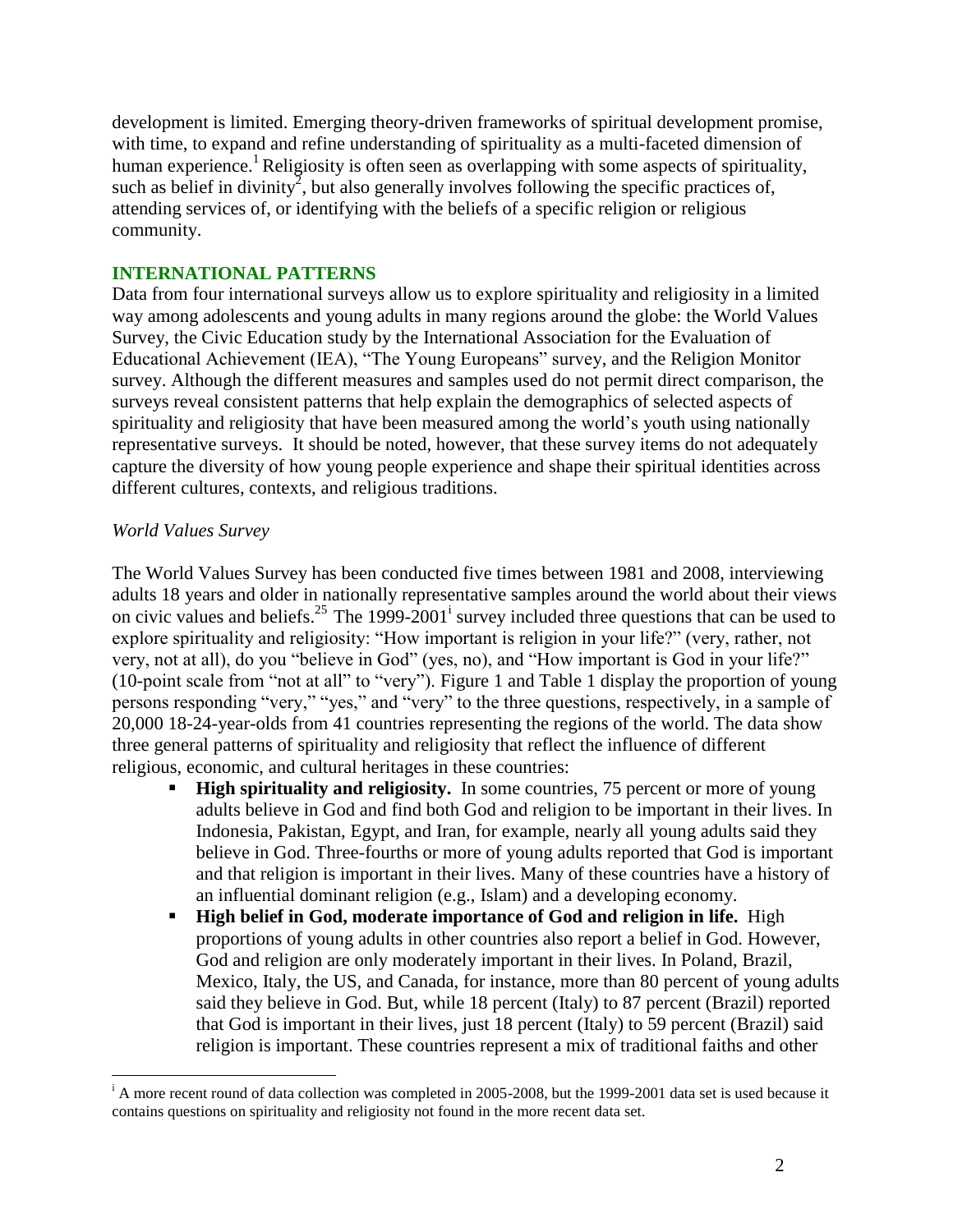religions, as well as more developed economies.

**Moderate belief in God, low importance of God and religion in life.** In still other countries, only moderate proportions of young adults believe in God, and the importance of God and religion in their lives is quite low. Examples of these countries are Taiwan, Russia, Spain, Great Britain, France, and Sweden. In these countries, 40-73 percent of young adults reported a belief in God, but neither God nor religion was important to more than about 10 percent. Like the countries described immediately above, this group of countries includes both dominant religious traditions and other religions, as well as more developed economies. Some are located in Europe and have a history of a secular social welfare system (e.g., Sweden, Russia).

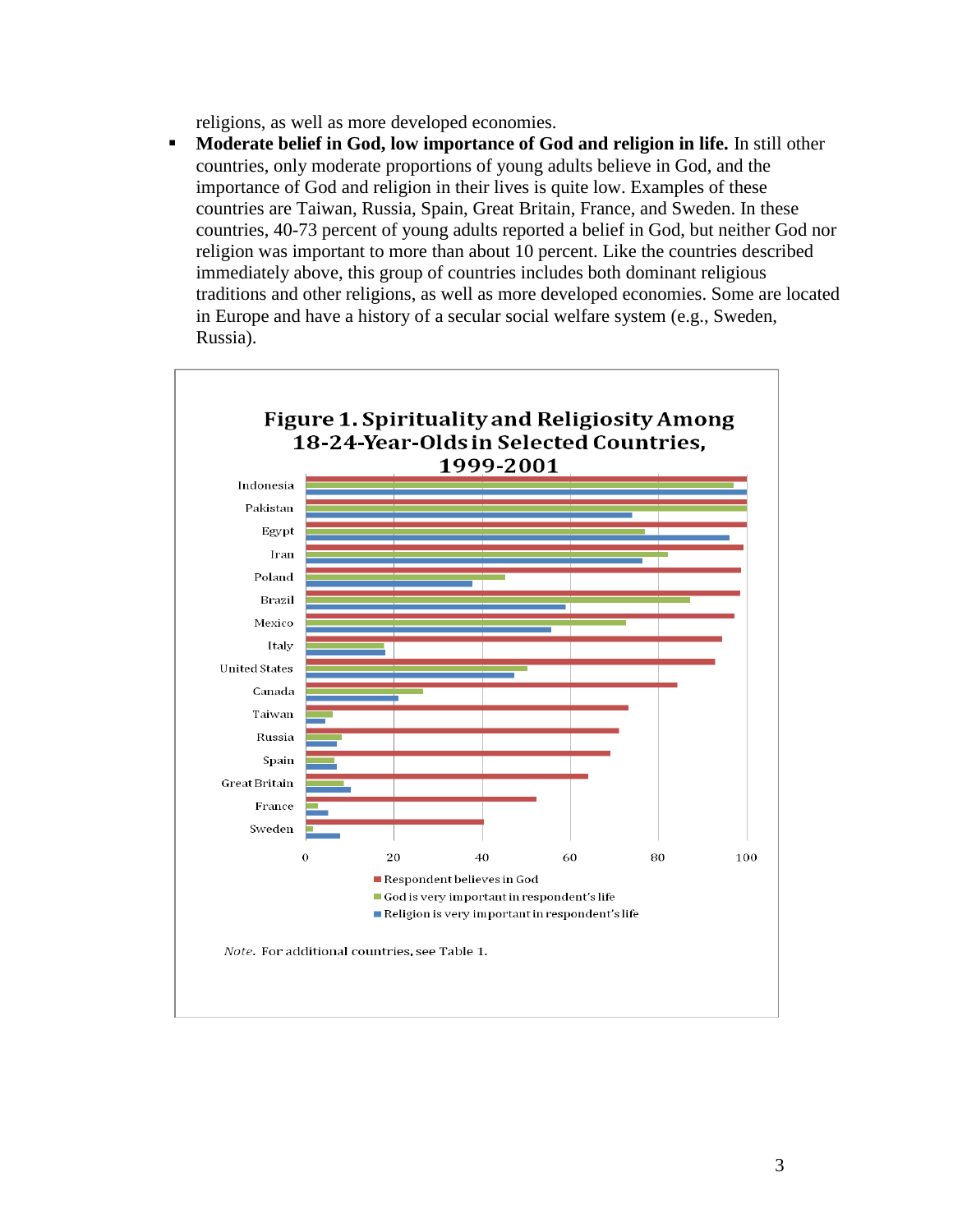#### *IEA Civic Education Study*

While the World Values Survey can report on young adults, the IEA Civic Education Study is one of the few international surveys to have data on adolescent spirituality or religiosity. The survey was given in 1999<sup>ii</sup> to nationally representative samples totaling 90,000 14-year-old students in 28 countries, most of them in Europe, with a few in South America and the Asia/Pacific region, as well as the United States. Part of the survey asked youth about their participation in civic activities, including "an organization sponsored by a religious group".<sup>21</sup> Responses to this item are presented in Table 2.

- **Only a minority of 14-year-olds participate in religious organizations across the world.**
- **The highest participation rates are in the United States (42 percent) and Cyprus (47 percent).**
- **The lowest participation rates (less than 19 percent) are in Northern, Western, and Eastern Europe, especially the latter, except for Germany (20 percent) and Slovenia (30 percent).**
- **Intermediate participation rates (19-30 percent) are found in Southern Europe (except Cyprus), South America, and the Asia/Pacific region.**

# *European Surveys*

 $\overline{a}$ 

According to the two surveys above, the vast majority of young adults in Europe believe in God, but they do not regard God or religion as very important and are unlikely to participate in religious groups in adolescence. "The Young Europeans" survey, administered in 1997 (and not repeated more recently), explores this phenomenon in a sample of 9,400 respondents 15 to 24 years old in 15 countries. Respondents were asked to choose a category that best corresponds to their personal spiritual and religious beliefs: "I believe and I practice," "I believe but I don't practice," "I practice religion but I don't really believe," or one of five other responses.<sup>8</sup> The results are presented in Table 3.

- **Young Europeans show low religious involvement but moderate adherence to beliefs.** Forty-three percent of young Europeans said they have spiritual and religious beliefs but do not practice a religion. Such nonpracticing believers were more common than practicing believers in all countries except Ireland, ranging from 26 percent in the Netherlands to 56 percent in Spain. The second highest category was practicing believer, chosen by 19 percent of EU youth.
- **Nonpracticing belief in young Europeans is linked to age.** Older youth (20-24 years) were more likely to be nonpracticing believers, whereas younger youth (15-19 years) were more likely to be practicing nonbelievers (European Commission, 1997).

More recent data on European countries are available from the Religion Monitor survey, conducted in 2007 by the Bertelsmann Foundation among 21,000 persons in 21 countries. The Religion Monitor found that 71 percent of European young adults (age 18-29) reported believing in God or something divine (41 percent strongly, 30 percent somewhat). Although 72 percent of young adults reported being religious, only 18 percent said they were "highly" religious whereas

<sup>&</sup>lt;sup>ii</sup> The IEA's 2009 International Civic and Citizenship Study, which builds on the earlier Civic Education Study, did not include the US or participation in an organization sponsored by a religious group and thus is not reported here.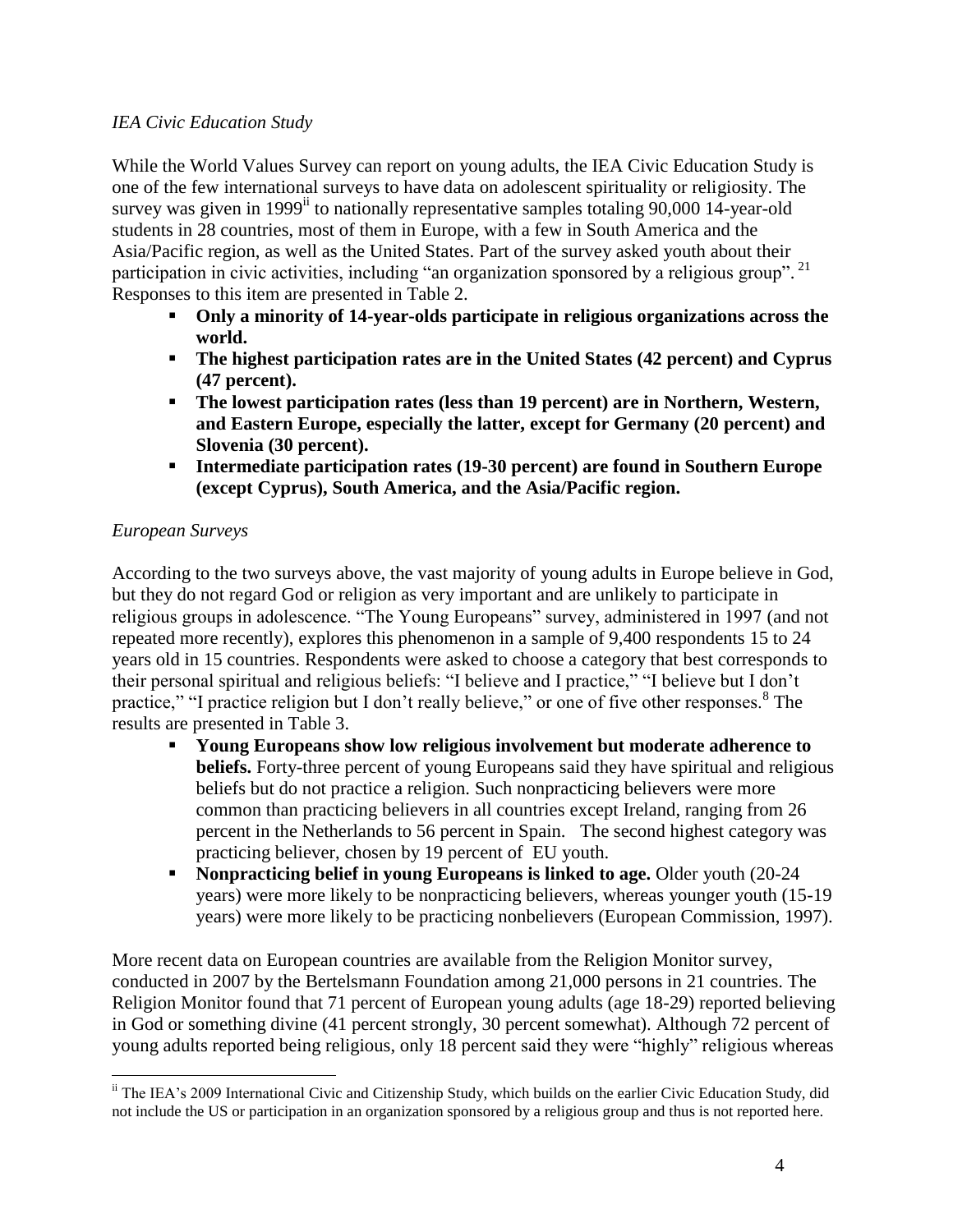more than half (54 percent) said they were "somewhat" religious.<sup>3</sup> While comparisons across time cannot be made given the different surveys and samples in each study, the Religion Monitor reports levels of spirituality and religiosity that are higher than those found on average for European countries in the World Values or the Young Europeans surveys.

# *Summary of International Patterns*

This quick tour of data from around the world reveals several patterns of spirituality and religiosity among youth and young adults around the world. One is the relationship between a country's level of economic development and the spirituality and religiosity of its population. As countries develop economically, there is less emphasis on dominant religious traditions and values and more emphasis placed on secular institutions, as well as educational and economic accomplishment, powered by the need for trained workforces in industrialized societies.<sup>10</sup>

Another pattern is the clear imprint of religion on beliefs in countries with a history of an influential religious tradition, such as Islam or Catholicism, so that young adults from these countries score relatively high on questions of spirituality and religiosity. Likewise, there is an imprint of the secular traditions of communist, socialist, and welfare states, reflected in the low importance given to religion and God in countries of the former Soviet Union, where religion was suppressed for so long and atheism was espoused by the state and widely adopted by citizens, and in the Nordic welfare states. In addition, formerly Confucian societies (Japan, China) have a tradition of secular bureaucratic authority that is reflected in the low importance attached to God and religion in those countries. $10$ 

## **U.S. PATTERNS**

Three U.S. surveys contain measures the allow us to explore spirituality and religiosity in more detail among American adolescents and young adults: National Study of Youth and Religion, Spirituality in Higher Education, and Monitoring the Future. Two of the studies are longitudinal, enabling us to explore changes in spirituality and religiosity among youth over time, while Monitoring the Future provides trend data.

## *National Study of Youth and Religion*

The National Study of Youth and Religion provides a rich source of data on the spiritual lives of adolescents.<sup>5,19</sup> Wave 1 of the study involved a nationally representative telephone survey of households containing at least one teenager age 13-17 in 2002-2003 and generated a sample of 3,290 youth. Some 2,530 of these youth were re-surveyed during Wave 2 in 2005. Although the surveys contain a vast array of items on spirituality, we describe items similar to the questions in the international surveys.

- **U.S. adolescents age 13-17 express a strong belief in God.** Wave 1 of the NYSR found that more than four out of five (84 percent) adolescents believe in the existence of God.
- **Religion plays a very strong role in the lives of U.S. adolescents age 13-17.** When asked about the importance of their religious faith in shaping daily life and major life decisions, about half of adolescents said that their faith was very or extremely important.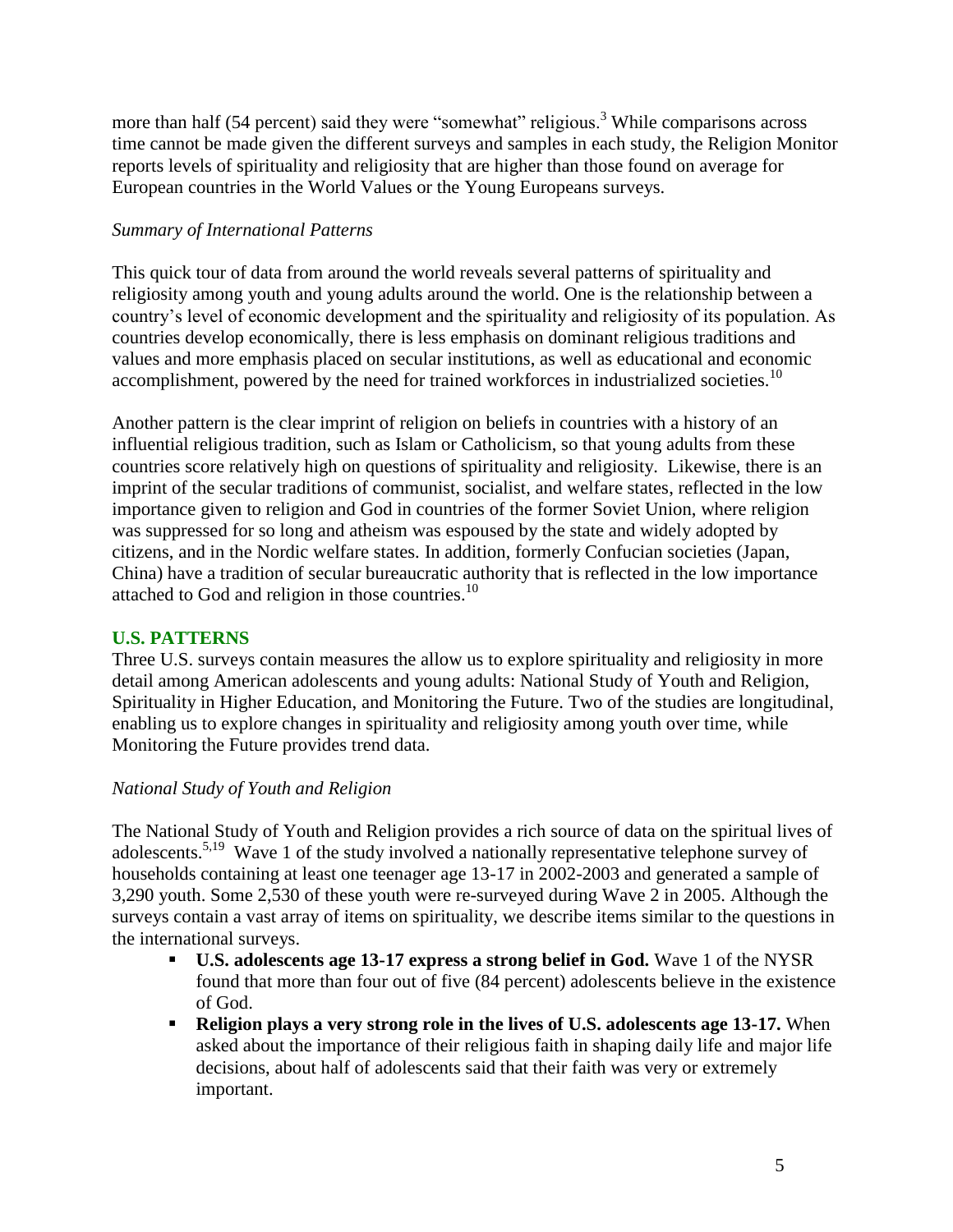**Belief in God and in the importance of religion declines somewhat as adolescents age.** At Wave 2 of the study, when they were ages 18-23, 78 percent of youth in the longitudinal sample said they believe in God (vs. 84 percent at Wave 1), and 44 percent said that their religious faith was very or extremely important in shaping their daily lives (vs. 49 percent at Wave 1).

## *Spirituality in Higher Education*

Spirituality in Higher Education: A National Study of College Students' Search for Meaning and Purpose sheds light on the spirituality of American college students. The project involves a pilot study conducted in 2000-2003 with a sample of 3,680 students at 46 diverse colleges and universities across the country, a survey in fall 2004 of 112,232 entering freshman at 236 colleges and universities throughout the nation, and a follow-up survey of 14,527 of those students in spring 2007, when they were juniors.<sup>22-24</sup>

- **College freshmen report a strong belief in God.** In the 2004 survey, 79 percent of college students reported that they believe in God.
- **Religion and spirituality play important roles in the lives of many college freshmen.** Sixty-nine percent of college freshmen reported that "my spiritual/religious beliefs provide me with strength, support, and guidance," 69 percent pray, and 40 percent said they place high value on "seeking to follow religious teachings in my everyday life."
- **Belief in God, religiosity, and some measures of spirituality decline slightly during the college years, but other measures of spirituality increase.** The 2007 follow-up survey in a longitudinal sample of students who were then juniors found slight decreases in the proportion of students who believe in God (from 77 percent to 74 percent), pray (from 69 percent to 67 percent), and attend religious services (from 44 percent in high school to 25 percent in college). But it also found increases in the proportion of students who state that "most people can grow spiritually without being religious (from 63 percent to 75 percent), and place high value on "integrating spirituality in my life" (from 42 percent to 50 percent).
- **College women are more spiritual and committed to religion than college men.**  Results from the pilot study in 2000-2003 found that 26 percent of women but only 16 percent of men scored high on a spirituality scale. Also, 37 percent of women scored high on a scale of religious commitment, whereas only 25 percent of men had high scores on the scale.

## *Monitoring the Future Study*

Trend data on the importance of religion among U.S. adolescents can be obtained from Monitoring the Future, an annual study using nationally representative samples of nearly 50,000 students per year in grades 8, 10, and 12. The study has been monitoring 12th graders since 1975 and 8th and 10th graders since 1991. Many of the survey items are geared toward understanding teenage drug and alcohol use and risk-taking behaviors; there is, however, a question asking students to indicate how important religion is in their lives, with response categories of "Not important," "A little important," "Pretty important," and "Very important." <sup>4,11-12</sup>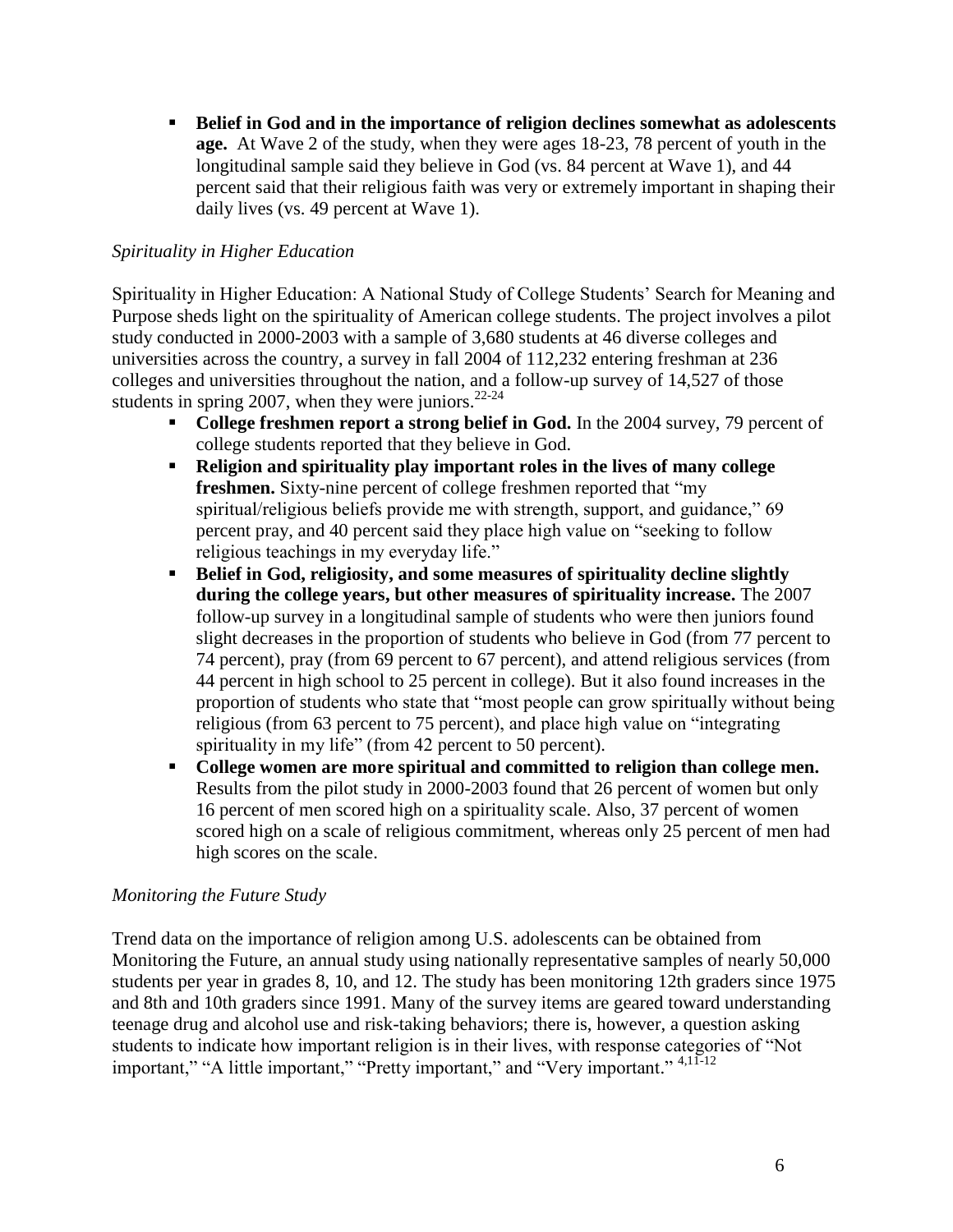- **Religion has gradually become somewhat more important in the lives of adolescents in recent years.** In 1991-1995, the average annual proportion of students reporting that religion plays a very important role in their lives was 29 percent for  $8<sup>th</sup>$ graders,  $28$  percent for  $10^{th}$  graders, and  $29$  percent for  $12^{th}$  graders. By  $2003-2007$ , the proportion had increased to 33 percent for  $8<sup>th</sup>$  graders, 30 percent for 10<sup>th</sup> graders, and 31 percent for  $12<sup>th</sup>$  graders.
- **Religion is slightly more important among 8th graders than among 10th graders.**  Over the 17 years from 1991 to 2007, the average annual proportion of students who said that religion plays a very important role in their lives was 32 percent among  $8<sup>th</sup>$ graders but only 30 percent among  $10^{th}$  graders. In 2003-2007 (the five most recent years for which data are available), the proportion was 33 percent among  $8<sup>th</sup>$  graders and 30 percent among  $10^{th}$  graders. (Comparable figures for  $12^{th}$  graders were 31 percent in both time periods.)



- **Religion is more important among female adolescents than among male adolescents.** In 2007, 60 percent of 12th-grade girls surveyed reported that religion is "pretty" important or "very" important in their lives, compared with 52 percent of 12th-grade boys.
- **Religion is more important among black high school students than among white high school students.** In 2007, black 12th graders were more than twice as likely as whites (54 percent compared with 24 percent) to report that religion played a very important role in their lives.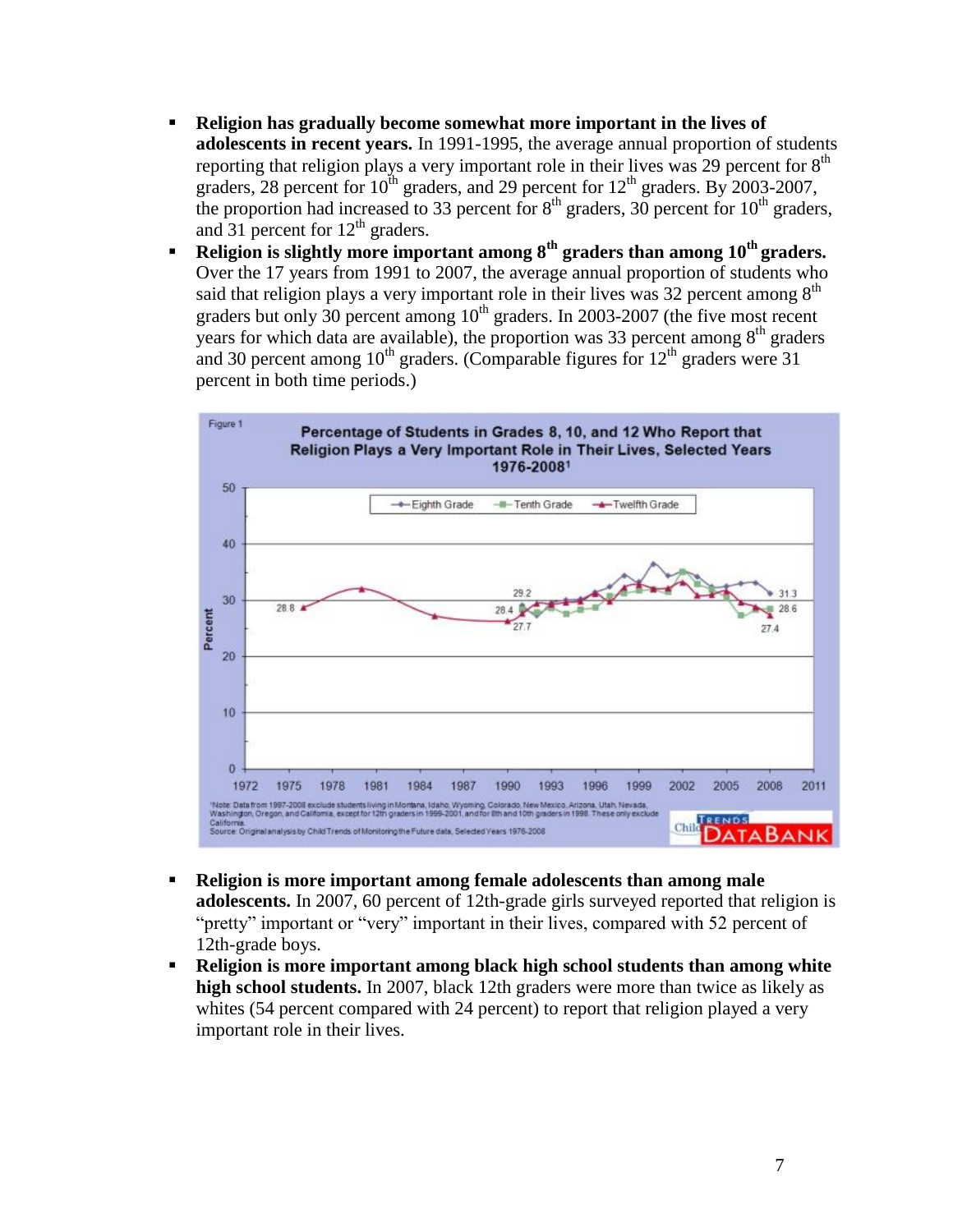#### *Summary of U.S. Patterns*

To some degree, the patterns of spirituality and religiosity among youth and young adults in the United States resemble those of developing countries in the Southern Hemisphere where the prevalence of belief in God rises above 90 percent. But in the US, less importance is given to religion and God than in developing countries. In addition, the US appears to be unique among wealthy countries in the strength of young people's belief in God, in their participation in religious organizations, and in the importance they give to religion and spirituality in their lives. Black and female high school students place even higher importance on religion in their lives than do whites and males. Finally, although longitudinal studies show slight declines in spirituality and religiosity during adolescence, some American youth seem to find renewed interest in exploring spirituality as they make their way through college.

This review of international and national representative data on spirituality among youth, while limited by a lack of comparability of the various data sources and definitions, suggests consistent patterns that beg for continued monitoring and verification. With further conceptual and measurement work, eventually this important domain of youth well-being can be as well measured, and thus as valued, as other domains of well-being such as physical health; cognitive development; and social and emotional development.

#### **ACKNOWLEDGEMENTS**

This brief is supported by a grant from the John Templeton Foundation. We are also grateful for the review of Gene Roehlkepartain of the Search Institute. The research findings expressed in this report are those of the authors and do not necessarily reflect the views of the John Templeton Foundation.

## **REFERENCES**

<sup>1</sup> Benson, P. L., Scales, P. C., Syvertsen, A. K. & Roehlkepartain, E. C. (manuscript in preparation). The spiritual lives of adolescents: An international exploration.

<sup>2</sup> Benson, P. L., Scales, P. C., Sesma Jr., A., & Roehlkepartain, E. (2005). *Adolescent spirituality.* In K. A. Moore & L. H. Lippman (Eds.), What do children need to flourish? Conceptualizing and measuring indicators of positive development. New York: Springer Science + Business Media.

<sup>3</sup> Bertelsmann Foundation. (2008). *Religion Monitor 2008: Europe: Overview of religious attitudes and practices.* Retrieved from Religion Monitor website: http://www.bertelsmannstiftung.de/cps/rde/xbcr/SID-FBD0BAD6-

E9D3AE72/bst\_engl/ReligionsMonitor\_Europa\_engl.pdf

<sup>4</sup> Child Trends Databank. (2007). *Religiosity indicator: Original analysis by Child Trends of Monitoring the Future data, selected years 1976-2006.* Retrieved May 15, 2009, from http://www.childtrendsdatabank.org/figures/35\_Table\_1.htm.

<sup>5</sup> Denton, M. L., Pearce, L. D., & Smith, C. (2008). *Religion and spirituality on the path through adolescence: Research report number 8.* Chapel Hill: National Study of Religion and Youth, University of North Carolina at Chapel Hill.

<sup>6</sup> Dowling, E.M., Gestsdottir, S., Anderson, P.M., von Eye, A., Almerigi, J. & Lerner, R.M. (2004). *Structural relations among spirituality, religiosity, and thriving in adolescence*. Applied Developmental Science, 8(1), 7-16.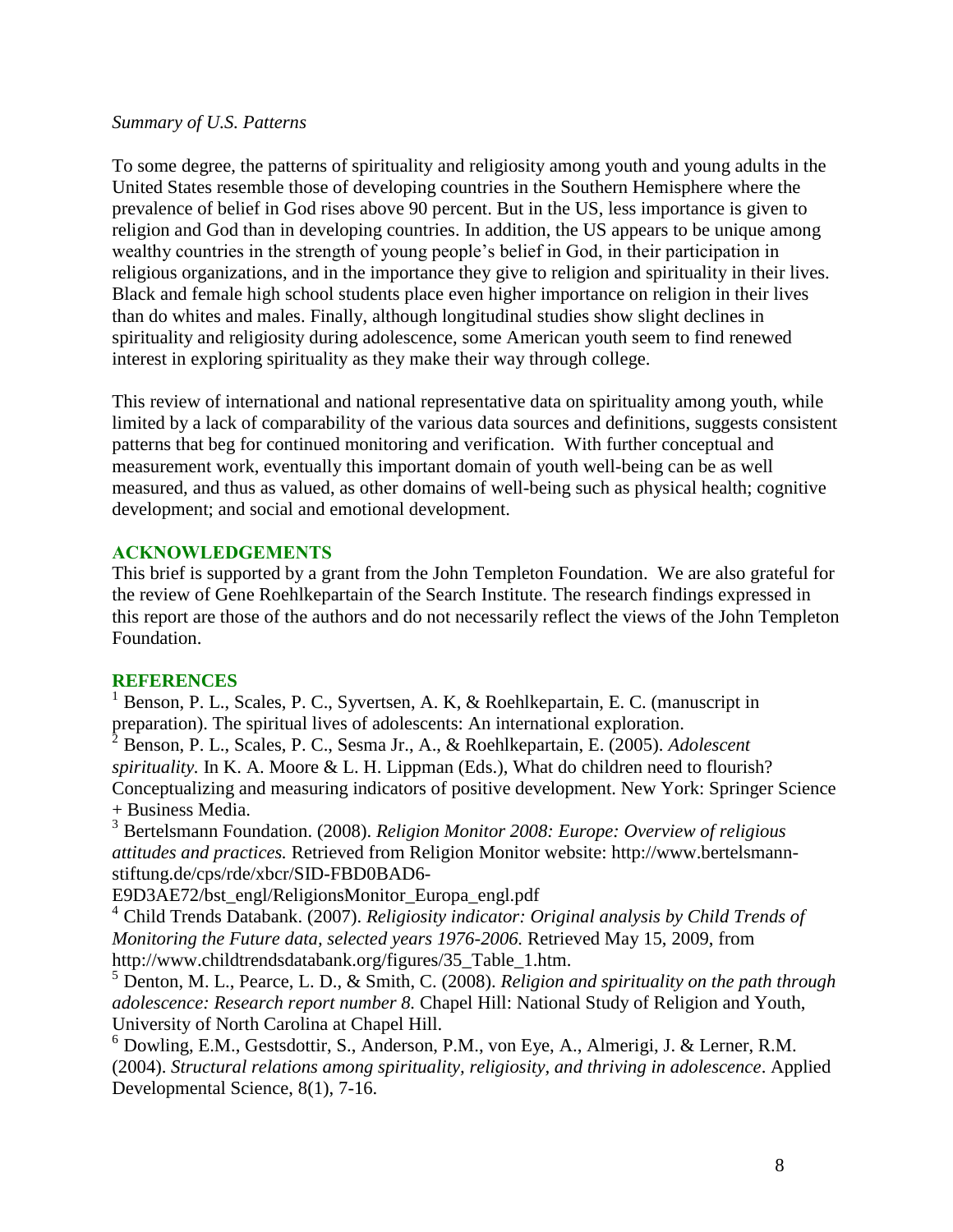7 Eccles, J., Templeton, J., Barber, B., & Stone, M. (2003). *Adolescence and emerging adulthood: The critical passage ways to adulthood.* In M. H. Bornstein, L. Davidson, C. L. M. Keyes & K. A. Moore (Eds.), Well-being: Positive development across the life course. (pp. 383- 406). Mahwah, NJ: Lawrence Erlbaum Associates Publishers.

8 European Commission. (1997). *The Young Europeans: Eurobarometer 47.2*. Retrieved February 11, 2004, from http://europa.eu.int/comm/public\_opinion/archives/eb\_special\_en.htm

9 European Commission. (2001). *The Young Europeans in 2001: Eurobarometer 55.1*. Retrieved February 9, 2004, from http://europa.eu.int/comm/public\_opinion/archives/eb\_special\_en.htm

<sup>10</sup>Inglehart, R., Basañez, M., Díez-Medrano, J., Halman, L., & Luijkx, R. (2004). *Human beliefs and values: A cross-cultural sourcebook based upon the 1999-2002 values surveys.* Mexico City: Siglo Veintiuno Editores.

<sup>11</sup> Johnston, L. D., Bachman, J. G., O'Malley, P. M., & Schulenberg, J. E. (2008a). Monitoring the future: A continuing study of American youth (8th- and 10th-grade surveys), 2007 (data file). Conducted by University of Michigan, Institute for Social Research, Survey Research Center. ICPSR ed. Ann Arbor, MI: Inter-university Consortium for Political and Social Research. Retrieved May 10, 2007, from:

http://www.icpsr.umich.edu/cocoon/SAMHDA/SERIES/00035.xml.

<sup>12</sup> Johnston, L. D., Bachman, J. G., O'Malley, P. M., & Schulenberg, J. E. (2008b). Monitoring the future: A continuing study of American youth (12th-grade survey), 2007 (data file). Conducted by University of Michigan, Institute for Social Research, Survey Research Center. ICPSR ed. Ann Arbor, MI: Inter-university Consortium for Political and Social Research. Retrieved May 10, 2007, from:

http://www.icpsr.umich.edu/cocoon/SAMHDA/SERIES/00035.xml.

<sup>13</sup> King, P.M. & Benson, P.L. (2006*). Spiritual development and adolescent well-being and thriving.* In E. Roehlkepartain, P. E. King, L. Wagener & P. L. Benson (Eds.), The handbook of spiritual development in childhood and adolescence. Thousand Oaks, CA: Sage Publications. <sup>14</sup> Lickona, T., & Davidson, M. (2005*). Smart & good high schools: Integrating excellence and ethics for success in school, work, and beyond.* Cortland, NY: Center for the 4th and 5th R's

(Respect and Responsibility).

 $^{15}$  Lutz, A., Slagter, H., Rawling, N., Francis, A., Greischar, L. L., & Davidson, R. J. (2009). *Mental training enhances attentional stability: Neural and behavioral evidence*. Journal of Neuroscience, 29(42), 13418 –13427.

<sup>16</sup> Napoli, M., Krech, P. R., & Holley, L.C. (2005*). Mindfulness training for elementary students:* The attention academy. Journal of Applied School Psychology, 21(1), 99-125.

<sup>17</sup> Regnerus, M.D. & Elder, G.H. (2003). *Staying on track in school: Religious influences in high- and low-risk settings.* Journal for the Scientific Study of Religion, 42(4), 633-649.

<sup>18</sup> Smith, C. & Snell, P. (2009). *Souls in Transition: The religious and spiritual lives of Emerging Adults.* New York: Oxford University Press.

<sup>19</sup> Smith, C., & Denton, M. L. (2005). *Soul searching: The religious and spiritual lives of American teenagers.* New York: Oxford University Press.

<sup>20</sup> Templeton, J. L., & Eccles, J. S. (2006). *The relation between spiritual development and identity processes.* In E. Roehlkepartain, P. E. King, L. Wagener & P. L. Benson (Eds.), The handbook of spiritual development in childhood and adolescence. Thousand Oaks, CA: Sage Publications.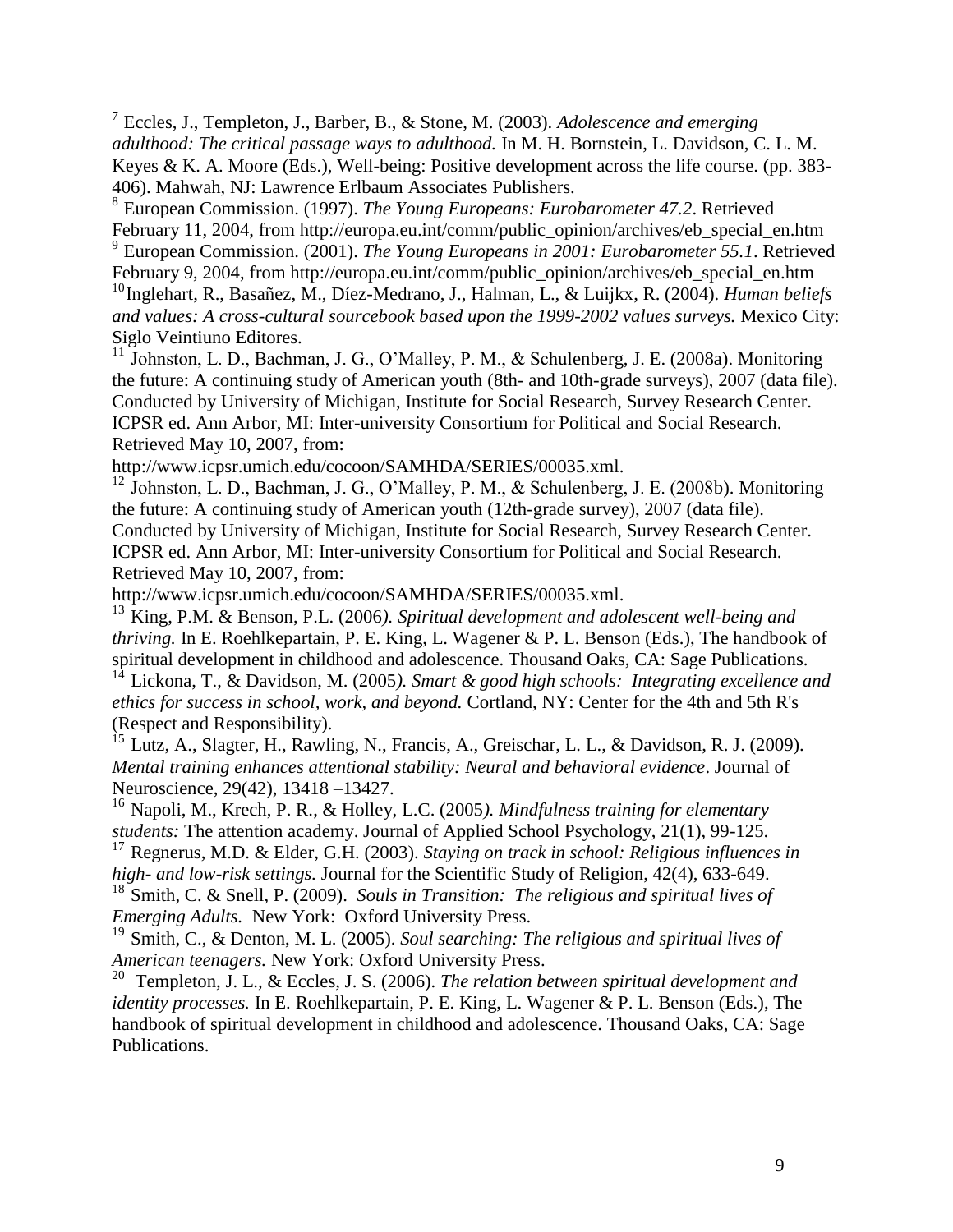<sup>21</sup> Torney-Purta, J., Lehmann, R., Oswald, H., & Schulz, W. (2001). *Citizenship and education in twenty-eight countries: Civic knowledge and engagement at age fourteen*. Amsterdam: International Association for the Evaluation of Educational Achievement.

 $22$  University of California, Los Angeles Higher Education Research Institute. (2004, October). *Spirituality in higher education: A national study of college students' search for meaning and purpose. Summary of selected findings (2000-2003).* Retrieved January 19, 2005, from University of California, Los Angeles, Higher Education Research Institute Web site: http://www.spirituality.ucla.edu/results/Findings\_Summary\_00-03.pdf.

<sup>23</sup> University of California, Los Angeles Higher Education Research Institute. (2007). *Spiritual changes in students during undergraduate years.* Retrieved May 12, 2009, from University of California, Los Angeles, Higher Education Research Institute Web site: http://www.spirituality.ucla.edu/news/report\_backup\_dec07release\_12.18.07.pdf.

<sup>24</sup> University of California, Los Angeles Higher Education Research Institute. (n.d.). *The spiritual life of college students: A national study of college students' search for meaning and purpose.* Retrieved May 12, 2009, from University of California, Los Angeles, Higher Education Research Institute Web site:

http://www.spirituality.ucla.edu/spirituality/reports/FINAL\_REPORT.pdf.

<sup>25</sup> World Values Survey. (n.d.). *Values change the world: World Values Survey.* Retrieved May 15, 2009 from: http://margaux.grandvinum.se/SebTest/wvs/SebTest/wvs/articles/ folder\_published/ article\_base\_110/files/WVSbrochure4.pdf.

Child Trends is a nonprofit, nonpartisan research center that studies children at all stages of development. Our mission is to improve outcomes for children by providing research, data, and analysis to the people and institutions whose decisions and actions affect children. For additional information, including publications available to download, visit our Web site at **www.childtrends.org**. For the latest information on more than 100 key indicators of child and youth well-being, visit the Child Trends DataBank at **www.childtrendsdatabank.org**. For summaries of over 440 evaluations of out-of-school time programs that work (or don't) to enhance children's development, visit **www.childtrends.org/WhatWorks**.

© 2010 Child Trends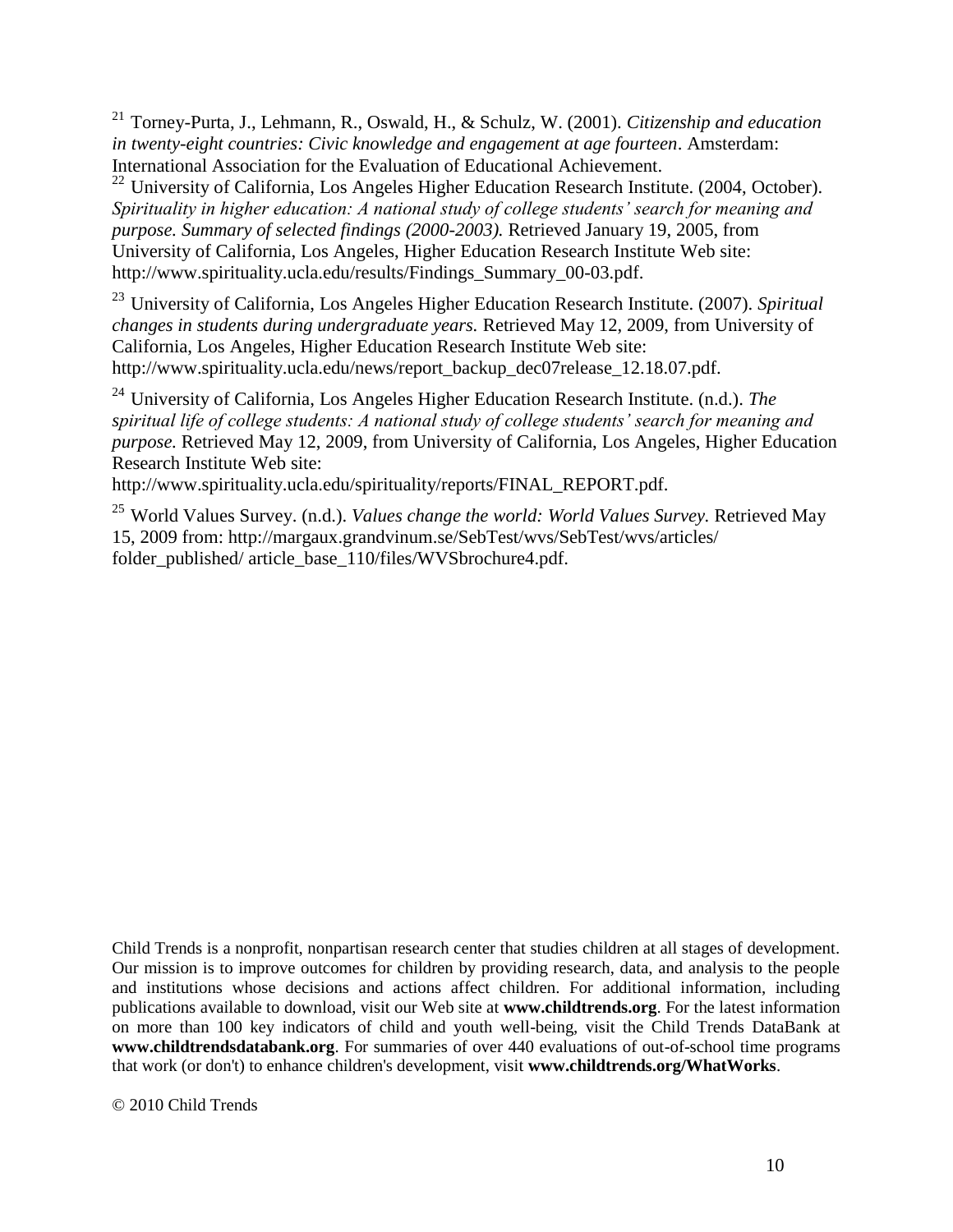| Table 1               | Spirituality of 18- to 24-Year-Olds, 2000 World Values Survey |            |               |  |  |  |
|-----------------------|---------------------------------------------------------------|------------|---------------|--|--|--|
|                       | Importance of                                                 | Does       | Importance of |  |  |  |
|                       | Religion in                                                   | Respondent | God in        |  |  |  |
|                       | Respondent's                                                  | Believe in | Respondent's  |  |  |  |
|                       | Life                                                          | God?       | Life          |  |  |  |
|                       | Very                                                          | Yes        | Very          |  |  |  |
| North America         |                                                               |            |               |  |  |  |
| Canada                | 21.0                                                          | 84.3       | 26.6          |  |  |  |
| <b>United States</b>  | 47.2                                                          | 92.9       | 50.3          |  |  |  |
| Latin America         |                                                               |            |               |  |  |  |
| Argentina             | 35.2                                                          | 95.1       | 46.9          |  |  |  |
| Mexico                | 55.6                                                          | 97.2       | 72.6          |  |  |  |
| <b>Brazil</b>         | 58.9                                                          | 98.5       | 87.2          |  |  |  |
| Dominican             | 51.5                                                          | 94.7       | 77.2          |  |  |  |
| Republic              |                                                               |            |               |  |  |  |
| Uruguay               | 10.9                                                          | 76.3       | 29.1          |  |  |  |
| <b>Western Europe</b> |                                                               |            |               |  |  |  |
| <b>Great Britain</b>  | 10.2                                                          | 64.0       | 8.6           |  |  |  |
| France                | 5.1                                                           | 52.4       | 2.8           |  |  |  |
| Italy                 | 18.0                                                          | 94.4       | 17.7          |  |  |  |
| Finland               | 7.8                                                           | 70.1       | 6.4           |  |  |  |
| Norway                | 9.2                                                           | 53.3       | 8.5           |  |  |  |
| Spain                 | 7.1                                                           | 69.0       | 6.5           |  |  |  |
| Sweden                | 7.8                                                           | 40.4       | 1.6           |  |  |  |
| Switzerland           | 11.3                                                          | 68.1       | 12.6          |  |  |  |
| Germany               | 5.6                                                           | 54.4       | 4.1           |  |  |  |
| Eastern Europe        |                                                               |            |               |  |  |  |
| Bulgaria              | 15.6                                                          | 62.7       | 9.2           |  |  |  |
| Croatia               | 14.9                                                          | 87.9       | 22.5          |  |  |  |
| Estonia               | 2.4                                                           | 40.9       | 3.9           |  |  |  |
| Georgia               | 58.6                                                          | 96.4       | 43.9          |  |  |  |
| Lithuania             | 7.9                                                           | 78.0       | 17.7          |  |  |  |
| Poland                | 37.8                                                          | 98.7       | 45.2          |  |  |  |
| Russia                | 7.1                                                           | 71.1       | 8.2           |  |  |  |
| Serbia                | 27.6                                                          | 82.9       | 18.2          |  |  |  |
| Ukraine               | 15.8                                                          | 84.7       | 19.6          |  |  |  |

11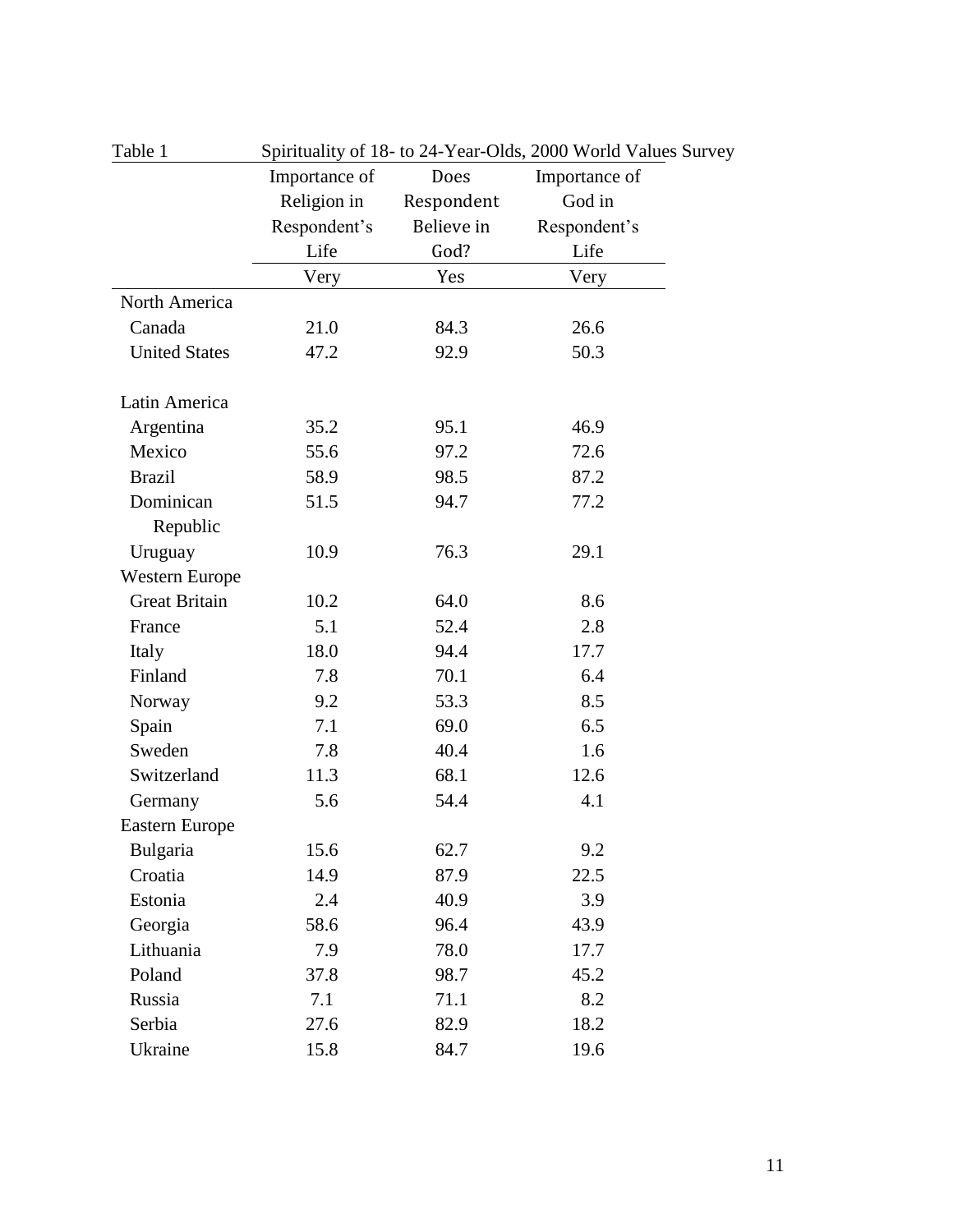|                    | Importance of | Does       | Importance of |  |  |
|--------------------|---------------|------------|---------------|--|--|
|                    | Religion in   | Respondent | God in        |  |  |
|                    | Respondent's  | Believe in | Respondent's  |  |  |
|                    | Life          | God?       | Life          |  |  |
|                    | Very          | Yes        | Very          |  |  |
| Africa             |               |            |               |  |  |
| Egypt              | 96.1          | 100.0      | 76.9          |  |  |
| South Africa       | 62.1          | 98.7       | 69.3          |  |  |
| Nigeria            | 93.4          | 99.7       | 84.4          |  |  |
| Asia/Pacific       |               |            |               |  |  |
| Australia          | 14.8          | 74.3       | 11.2          |  |  |
| China              | 1.3           |            |               |  |  |
| Indonesia          | 100.0         | 100.0      | 97.1          |  |  |
| Japan              | 0.0           | 50.0       | 1.8           |  |  |
| Philippines        | 86.9          | 99.5       | 86.8          |  |  |
| South Korea        | 22.0          |            | 14.1          |  |  |
| Taiwan             | 4.3           | 73.2       | 6.1           |  |  |
| <b>Middle East</b> |               |            |               |  |  |
| Azerbaijan         | 38.2          | 98.6       | 63.4          |  |  |
| Iran               | 76.3          | 99.3       | 82.2          |  |  |
| Turkey             | 76.1          | 97.4       | 75.2          |  |  |
| South Asia         |               |            |               |  |  |
| Bangladesh         | 87.1          | 98.8       | 91.7          |  |  |
| India              | 52.9          | 94.3       | $0.0*$        |  |  |
| Pakistan           | 74.0          | 100.0      | 100.0         |  |  |

Table 1 (continued)

*Note.* Dashes indicate there was no response to that question.

 $* = 91$  percent responded affirmatively to the next highest category.

*Source.* Original analysis by Child Trends of World Values Survey data, 1999- 2001.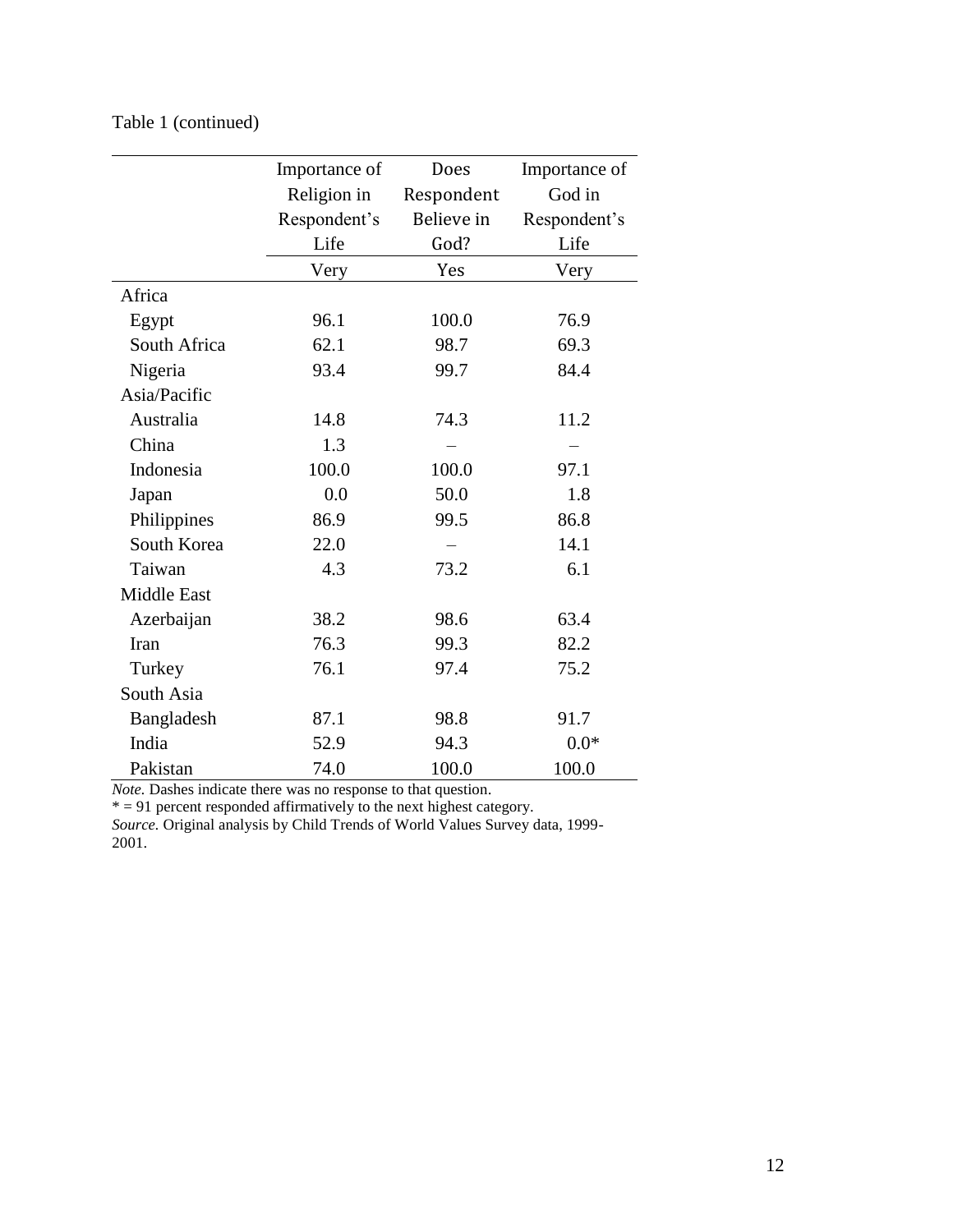|                                        | Participated<br>in Religious<br>Group | Did Not<br>Participate<br>in Religious<br>Group |
|----------------------------------------|---------------------------------------|-------------------------------------------------|
| North America                          |                                       |                                                 |
| <b>United States</b>                   | 41.9                                  | 51.7                                            |
| South America                          | 27.9 avg.                             | 52.6 avg.                                       |
| Chile <sup>*</sup>                     | 30.3                                  | 53.9                                            |
| Colombia *                             | 25.5                                  | 51.2                                            |
|                                        | 14.4 avg.                             | 74.3 avg.                                       |
| Western Europe<br>Belgium <sup>*</sup> | 9.0                                   | 72.7                                            |
|                                        | 13.2                                  | 86.0                                            |
| England<br>Germany                     | 20.1                                  | 65.4                                            |
| Switzerland                            | 15.2                                  | 73.1                                            |
|                                        |                                       |                                                 |
| Eastern Europe                         | 10.3 avg.                             | 82.7 avg.                                       |
| Bulgaria                               | 5.5                                   | 90.2                                            |
| Czech republic                         | 8.1                                   | 89.8                                            |
| Estonia                                | 9.3                                   | 82.7                                            |
| Hungary                                | 15.2                                  | 83.3                                            |
| Lithuania                              | 4.4                                   | 80.6                                            |
| Latvia                                 | 4.9                                   | 85.8                                            |
| Poland                                 | 10.0                                  | 84.7                                            |
| Romania                                | 12.0                                  | 80.8                                            |
| <b>Russian Federation</b>              | 2.0                                   | 84.3                                            |
| Slovak Republic                        | 12.6                                  | 83.4                                            |
| Slovenia                               | 29.7                                  | 64.5                                            |
| Northern Europe                        | 13.1 avg.                             | 73.3 avg.                                       |
| Denmark                                | 6.3                                   | 81.4                                            |
| Finland                                | 11.0                                  | 82.3                                            |
| Norway <sup>*</sup>                    | 16.9                                  | 67.2                                            |
| Sweden <sup>*</sup>                    | 18.1                                  | 62.3                                            |
| Southern Europe                        | 27.6 avg.                             | 64.1 avg.                                       |
| Cyprus                                 | 47.1                                  | 43.8                                            |
| Greece                                 | 21.4                                  | 76.6                                            |
| Italy                                  | 20.3                                  | 75.7                                            |
| Portugal *                             | 21.6                                  | 60.2                                            |

Table 2 Religious Group Participation, IEA Civic Education: 1999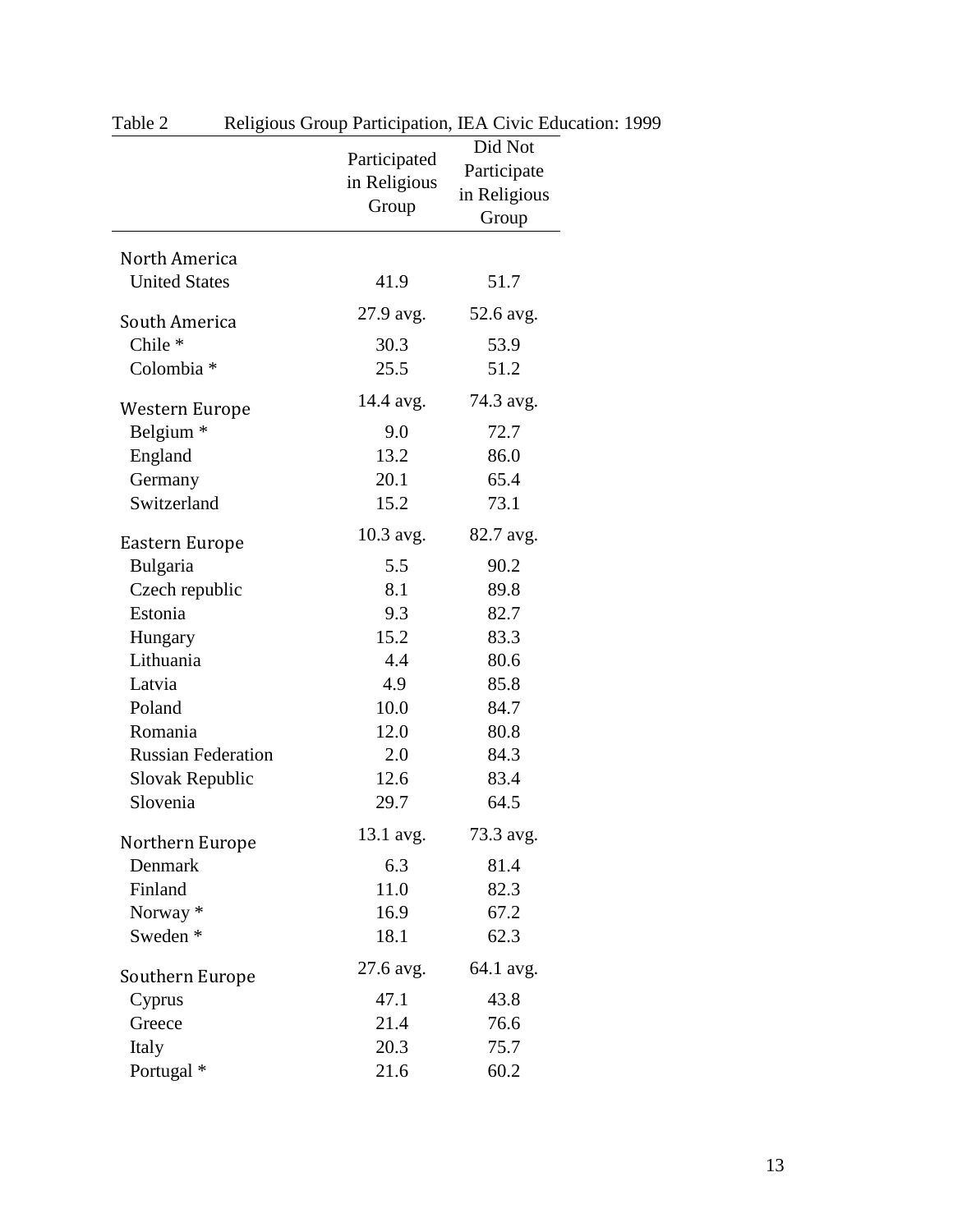# Table 2 (continued)

|                | Participated<br>in Religious<br>Group | Did not<br>Participate<br>in Religious<br>Group |
|----------------|---------------------------------------|-------------------------------------------------|
| Asia / Pacific | 19.9 avg.                             | 71.5 avg.                                       |
| Australia      | 20.8                                  | 69.6                                            |
| Hong Kong      | 19.1                                  | 73.4                                            |

*Note.* \* These countries had a nonresponse rate of more than 15 percent for the religious organization variable.

*Source.* IEA Civic Education Dataset, 1999.